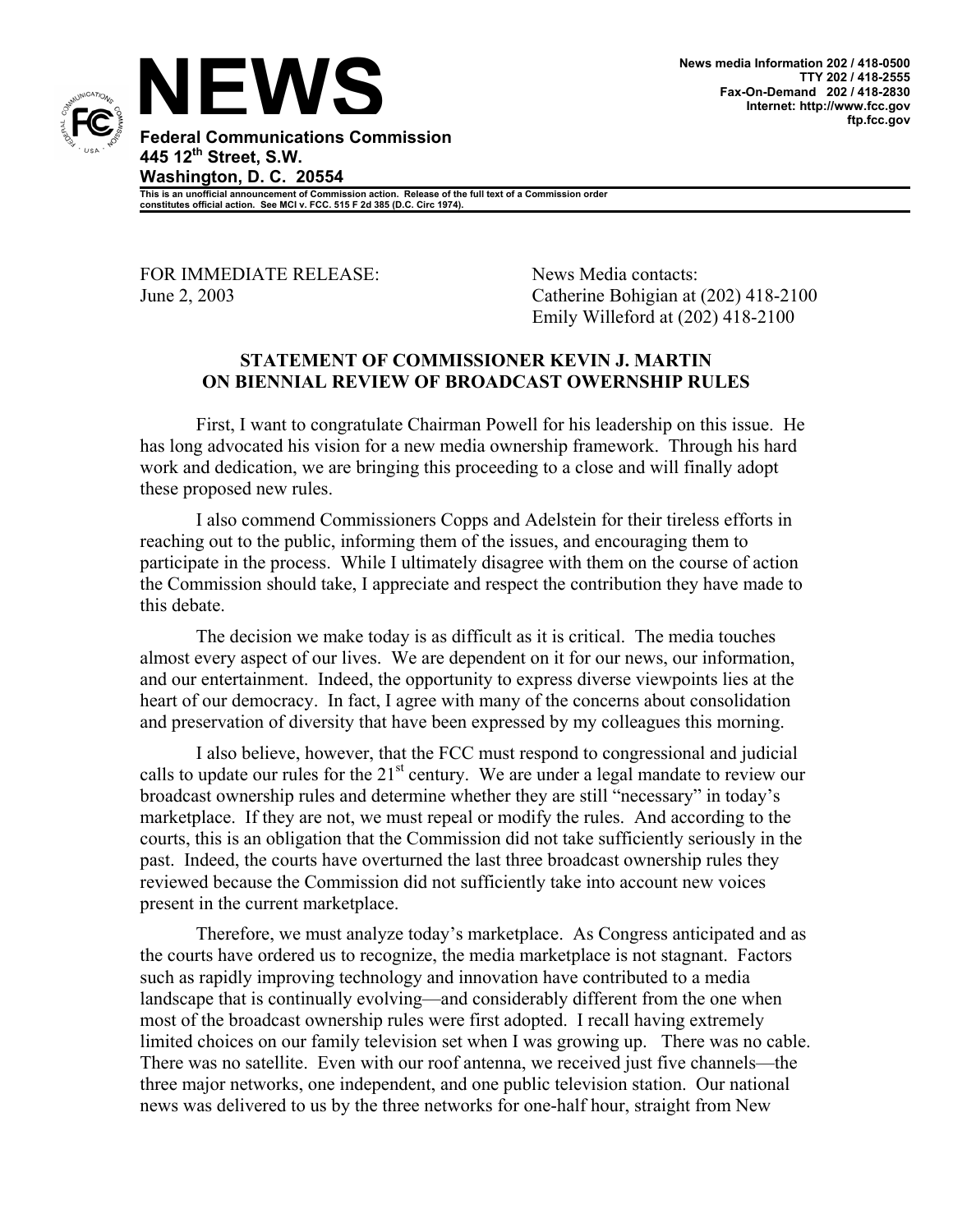York City, at the same time every evening. No CNN, FOX, MSNBC, or CNBC. Local news was broadcast by the local stations just once at 6:00 and once at 11:00. And at that time, news from 24 hour local cable channels was far off on the horizon.

While my parents still live in the same house, they now have access to seven broadcast networks, hundreds of digital cable channels (including a local cable news channel), many more radio stations, and thousands of sites on the Internet. Indeed, people today have access to more information from more diverse sources than at any time in our history.

Clearly, the media marketplace has changed significantly since our media ownership rules were first adopted. Yet what has *not* changed is the importance of the three principles our original rules were intended to promote: competition, localism, and diversity. Fundamentally, our rules must still promote competition, localism, and diversity to nourish a vibrant media marketplace.

I am particularly pleased that, for the first time in 28 years, the Order we adopt today finally concludes a review of the newspaper/broadcast cross-ownership rule, which has prohibited a company from owning a newspaper and broadcast station in the same market. Adopted in an era with little cable penetration, no local cable news channels, few broadcast stations, and no Internet, the rule was based on a market structure that bears almost no resemblance to the current environment. Indeed, because of these marketplace changes, we have revised all our other media rules at least once since the ban's adoption. As a result, newspapers have been the *only* media entities prohibited from owning a broadcast station in the markets they serve, regardless of how large the market was or how many newspapers or broadcast stations were present. For example, in the large markets, two broadcast television stations have been permitted to combine and could own up to six radio stations, as well. Yet, newspapers remained prohibited from owning even a single radio station. Today we correct this imbalance, finally giving newspapers the same opportunities other media entities enjoy in medium and large markets. In so doing, we recognize that newspaper/broadcast combinations may result in a significant increase in the production of local news and current affairs, as well as an improvement in the quality of programming provided to their communities.

I also am pleased that, where the Commission determines that existing rules should be modified, we have crafted simple, clear rules. I remain skeptical of overly complicated mathematical formulas and the uncertainty they can beget in the marketplace.

I appreciate the staff's hard work in developing a diversity index, and I found much of their analysis helpful in informing us of general markets trends. I also appreciate my colleagues' recognition that the diversity index cannot be used in particular transactions. A concept as complex as diversity cannot be quantified with mathematical precision.

Finally, I note that the decision regarding the national ownership cap was particularly difficult. The record contained strong evidence on both sides of this issue. I believe the affiliates made a compelling case as to why a national limit needs to be retained. I agree that a balance between the affiliates and the networks is important to maintaining localism, and thus I did not support proposals in the record to eliminate the